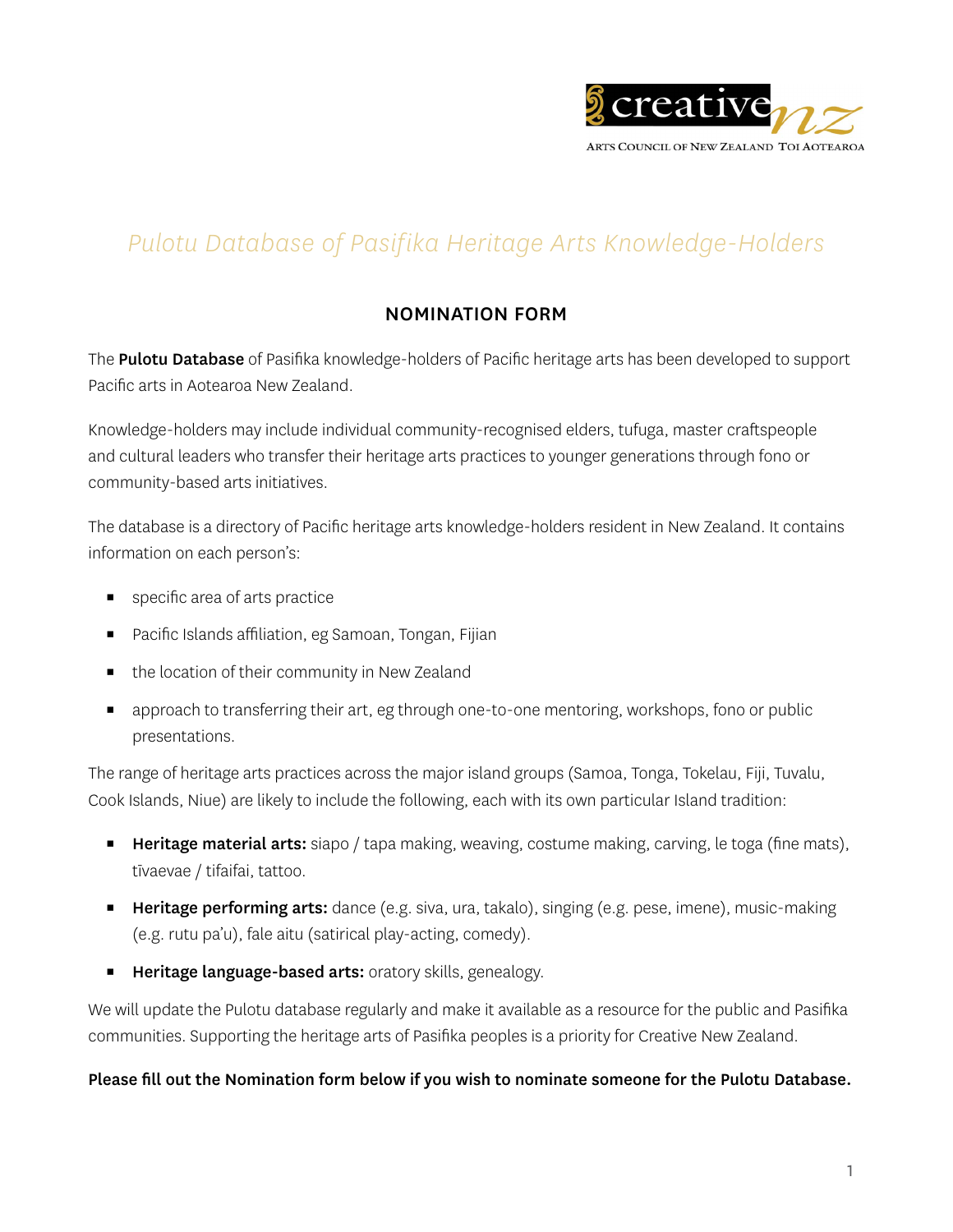

# NOMINEE INFORMATION

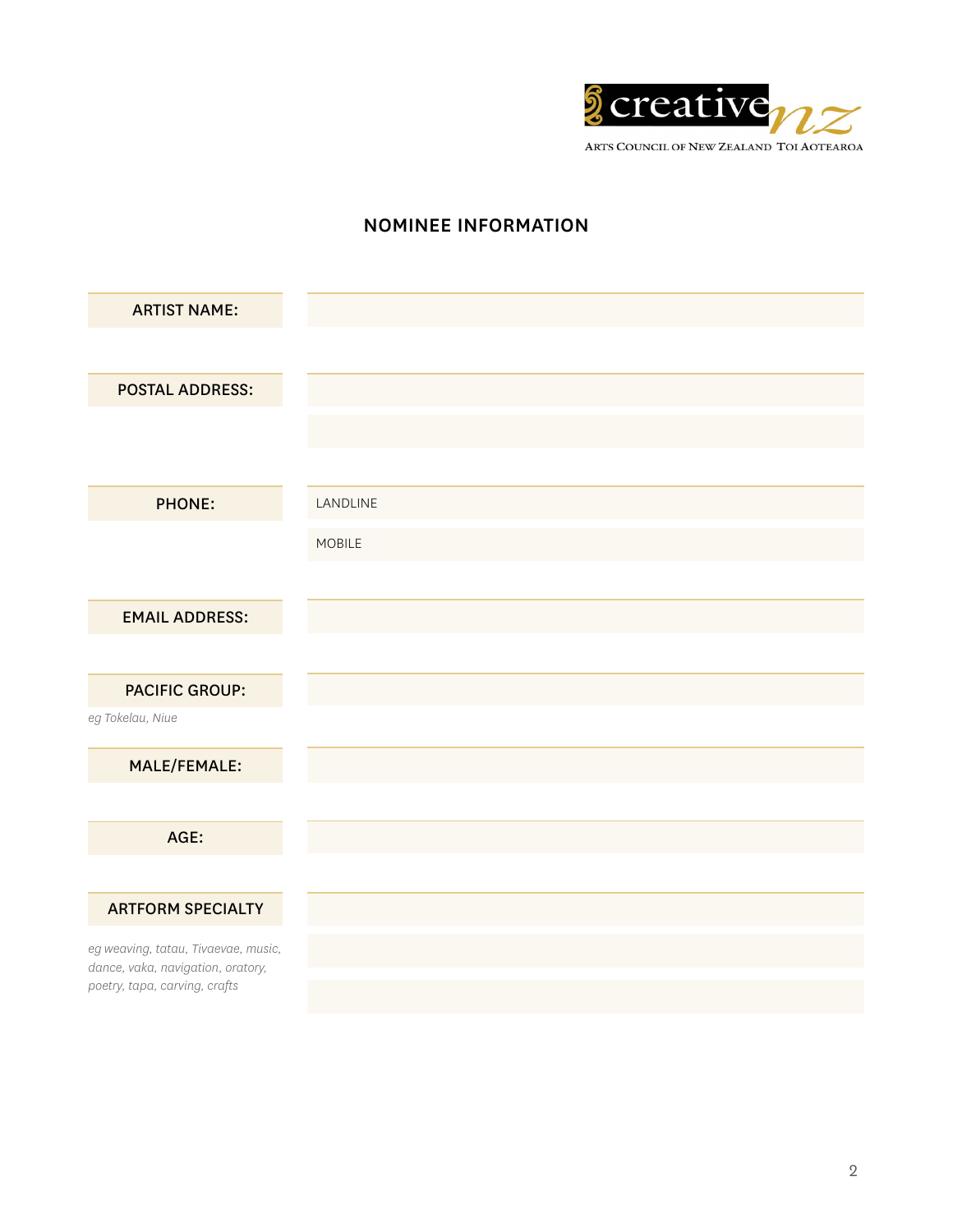

# NOMINATOR INFORMATION



### REFEREES & SUPPORTERS FOR THE NOMINATION

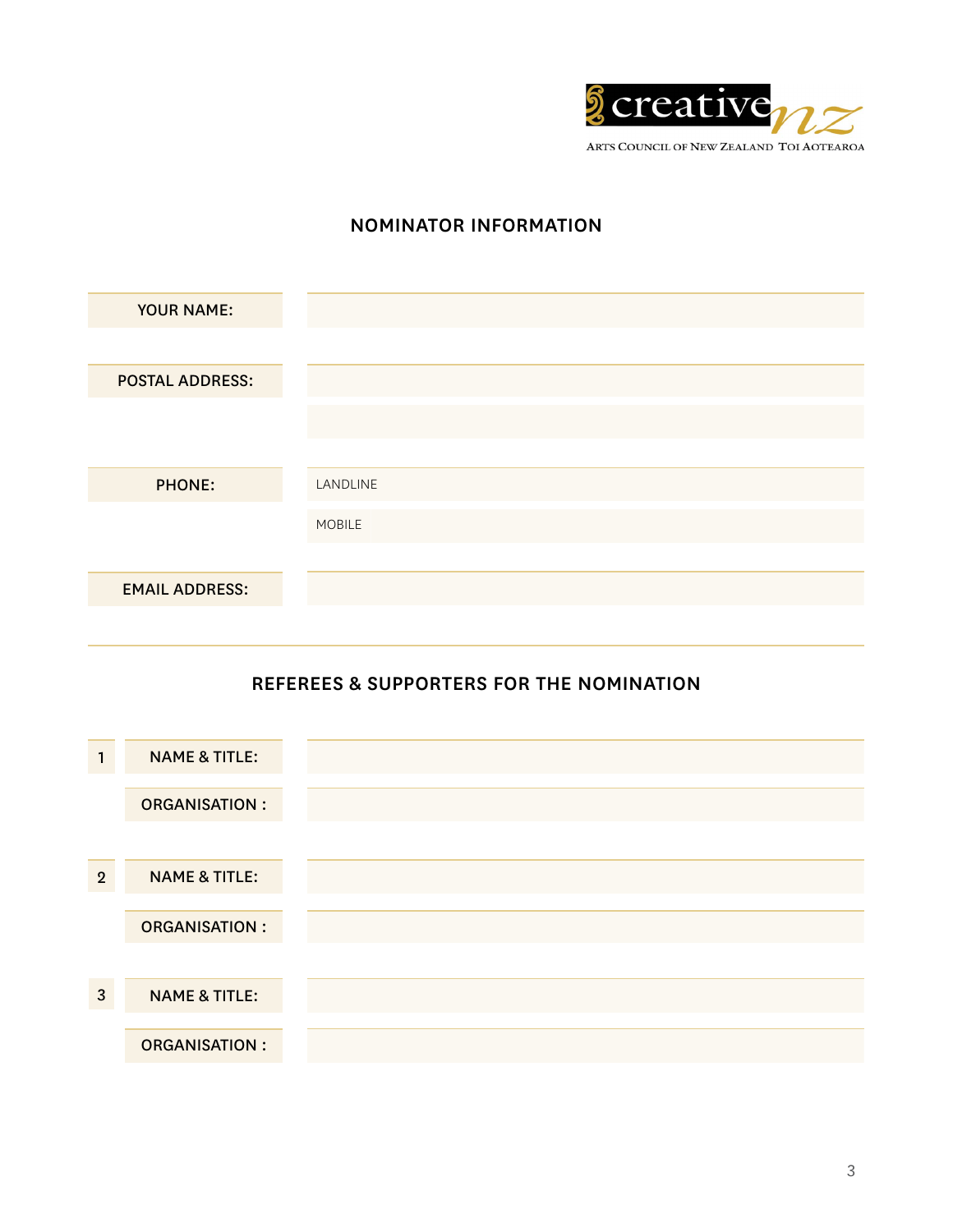

Please answer the following question clearly and concisely. Please attach any additional information to this form.

1. Why do you think the person you have nominated should be added to the Pulotu Database? (Please provide supporting material and links to any websites with the nomination if relevant.)